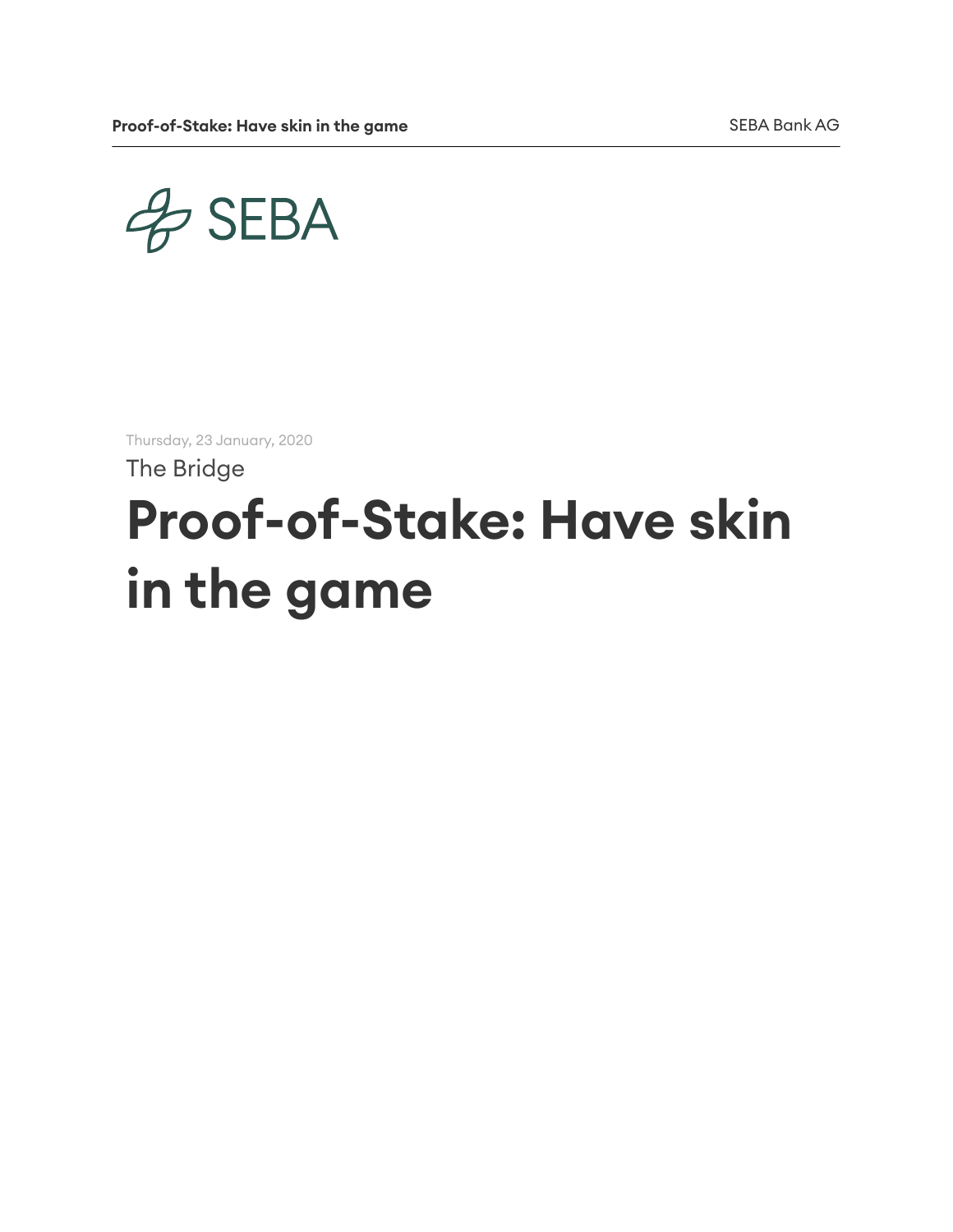#### Abstract

Proof-of-stake is a consensus algorithm first implemented in 2011 that uses staking native tokens as the basis for its incentive scheme and thus differs from proof-of-work. In proof-of-stake, innovation plays <sup>a</sup> crucial role in building an environmentally-friendly and scalable protocol. In this article, we present an introduction to the concept of staking, and explain its advantages and disadvantages in relation to proof-of-work.

#### What is staking?

Just as [mining](https://test.seba.swiss/research/Proof-of-Stake-have-skin-in-the-game/#link1)  $^{\sf link1}$  is essential to blockchain ecosystems that use proof-of-work (PoW), staking is essential to ecosystems based on proof-of-stake (PoS). It helps the network to form a [consensus](https://test.seba.swiss/research/Proof-of-Stake-have-skin-in-the-game/#link1) <sup>link1</sup> about the validity of transactions. PoS, as a consensus mechanism, has evolved into multiple versions which are explored later in this article. However, the core idea of staking remains the same in all these versions, i.e., having skin in the game. It is achieved by mandating validators to own and maintain a certain amount of the native currency locked in a smart contract.

In a staking ecosystem, unlike mining, validators do not have to use expensive hardware to perform complex calculations to prove the validity of the proposed block. Instead, they must own and maintain a certain number of native tokens in a specified location to qualify as a validator. Furthermore, one validator is selected to propose a new block for validation. If the proposed block is verified as a valid block by the majority, the selected validator is rewarded. We will explore different reward mechanisms in further sections. If the validator proposes an incorrect transaction, their stake is confiscated for misbehaviour. The crux of PoS is that the ownership and collateralisation of the owned native currency are aligned with the incentives of the stakers.

Proof-of-stake as a consensus mechanism can have variations based on the number of tokens to be staked or on the length of time they should be staked for. Similarly, different varieties can be seen around the concept of validator selection, i.e., how a validator is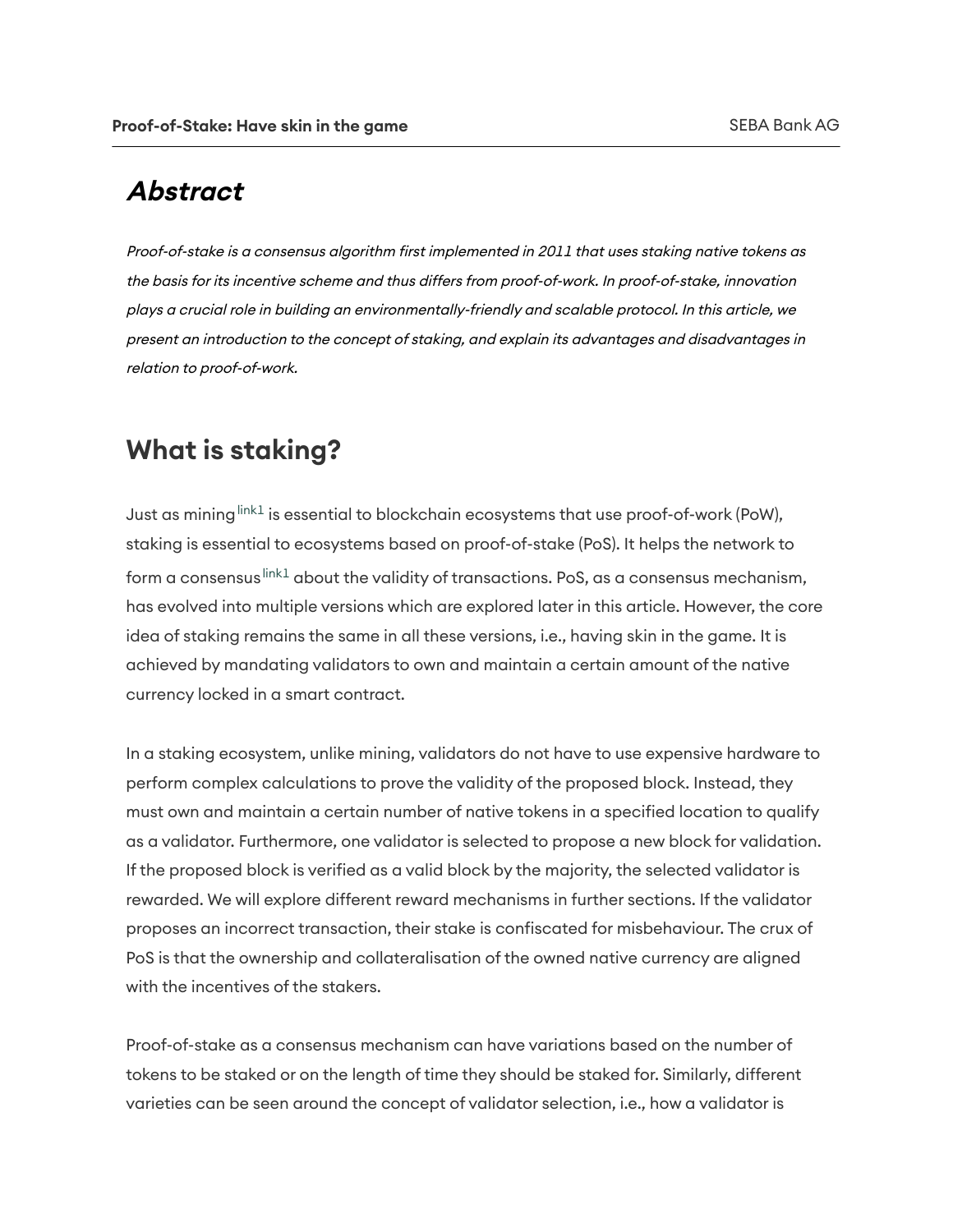selected to propose the next block. In the next section, we will look at the staking process, along with its different variants.

## Staking process

PoS as a consensus mechanism also faces multiple trade-offs between decentralisation, security and scalability (a.k.a. the blockchain trilemma). These trade-offs can be managed to a certain extent by modifying the process at each step. Therefore, it is crucial to understand that each step can be conducted in multiple ways depending on the network requirements. This results in various forms of staking-based consensus mechanisms. A generic process is shown in Exhibit 1.



Exhibit 1: How staking works in the proof-of-stake consensus mechanism

Source: SEBA Research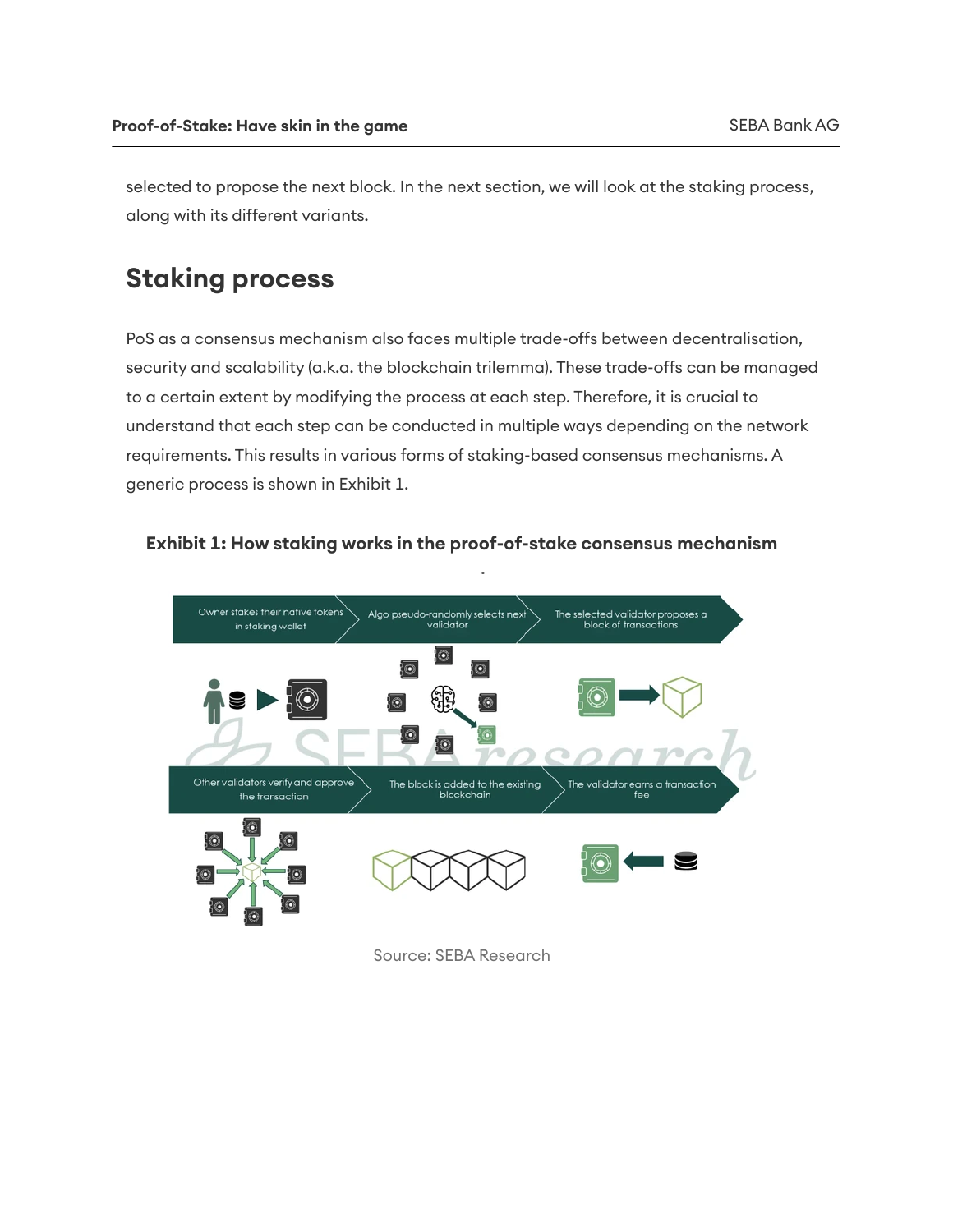## 1. Becoming a validator

It is necessary to own a certain number of native tokens locked up at a designated deposit address to become a validator in a staking-based protocol. There are two common types of PoS consensuses based on the number of validators allowed:

- Proof-of-stake In this basic version of PoS there is no limit to the number of validators that can join the network, provided that they stake the required number of tokens. It allows for a more decentralised network with a minimum barrier to entry for validators.
- **Delegated proof-of-stake (DPoS)** In this modified version, the network delegates the responsibility of validation to a limited number of entities only. In a DPoS network, other token holders usually have some voting rights for selecting these validators. It is quite similar to modern-day democracy. However, this creates a less decentralised ecosystem.

#### 2. Selecting validators

Once tokens have been staked, a selection algorithm chooses a validator, based on a predetermined algorithm, to propose a new block of transactions. There are multiple variations on these selection processes; some of these are mentioned below:

Staking size – In this approach, the network selects a validator based on the number of tokens staked. The higher the number of tokens, the greater the possibility of being selected. It is an undesirable approach if used in its pure form. This is because it leads to skewed token distribution within the network, as affluent stakers have a higher probability of receiving block rewards.

**Staking age** - According to this selection process, the network chooses the validator based on how long the tokens have been staked for. Validators who have staked their tokens for a more extended period will have a higher chance of being selected. Once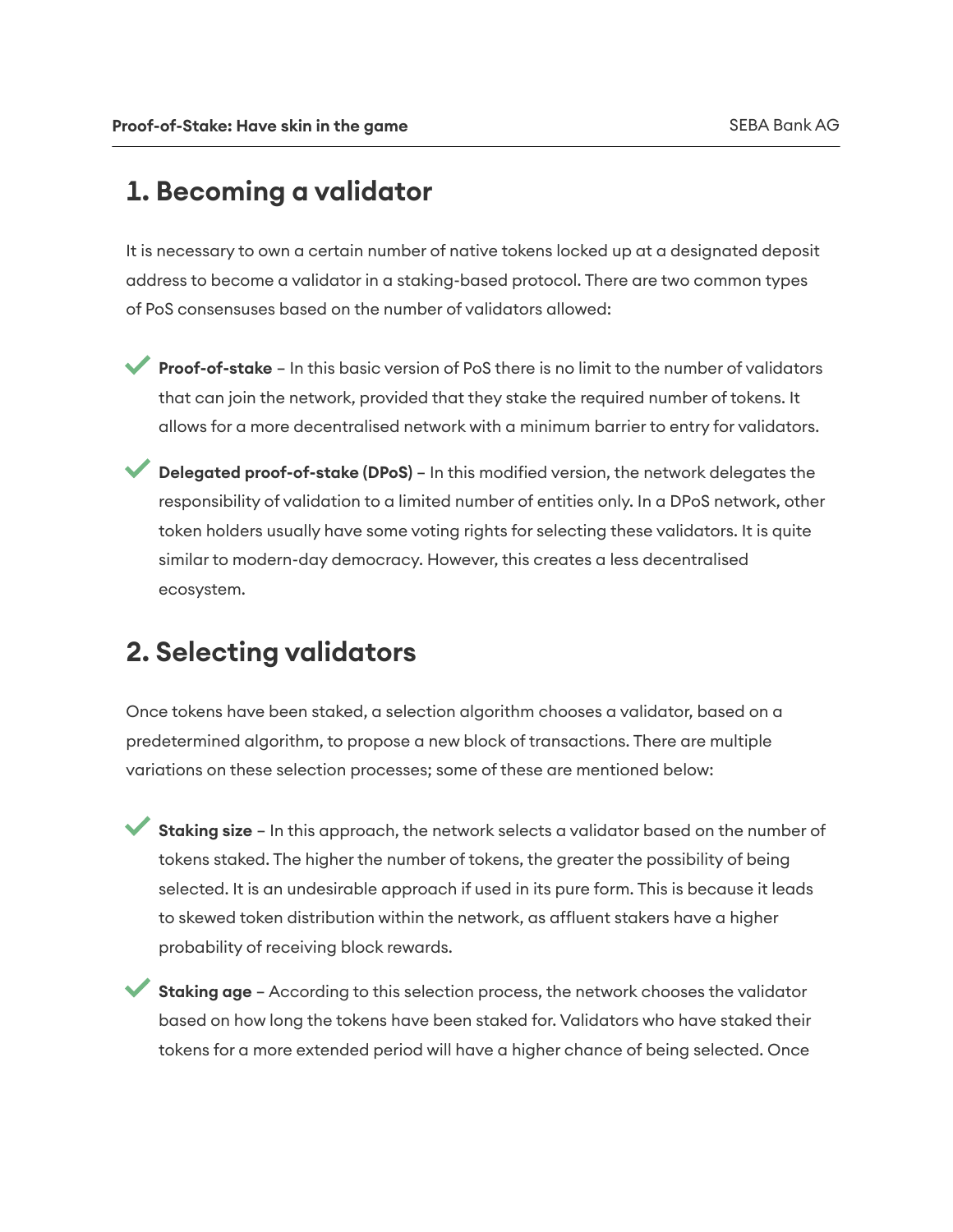the validator has been selected for proposing a new block, the age of the token they had staked is readjusted to zero.

Randomisation – In this approach, validators are selected using a formula that looks for the lowest hash [value](https://test.seba.swiss/research/Proof-of-Stake-have-skin-in-the-game/#1) $^1$  in addition to the staking size. As the stakes are known publicly, it is possible to predict with reasonable accuracy who will be selected to propose the next block.

Selecting a validator is one of the most crucial aspects of a PoS algorithm. Therefore, it is essential to align the selection process with network incentives. As a result, different blockchains employ different methods, which may correspond to one of the above techniques or represent a combination of several of techniques suitable for the desired purpose. Most of these methods are pseudo-random by nature.

#### 3. Adding a new block

Once the validator has been selected, two further variations can direct how the consensus mechanism adds the new block to the blockchain.

Chain-based proof-of-stake - the validator is selected according to a pre-defined frequency (e.g. every 60 seconds) and assigned the right to create a single block.

[Byzantine-fault-tolerant](https://test.seba.swiss/research/Proof-of-Stake-have-skin-in-the-game/#link1) <sup>link1</sup> proof-of-stake – a validator is assigned the right to propose the next block. Once the selected validator has proposed a new block of transactions, other validators vote on the validity of the proposed block.

The second approach is mostly used in the PoS consensus.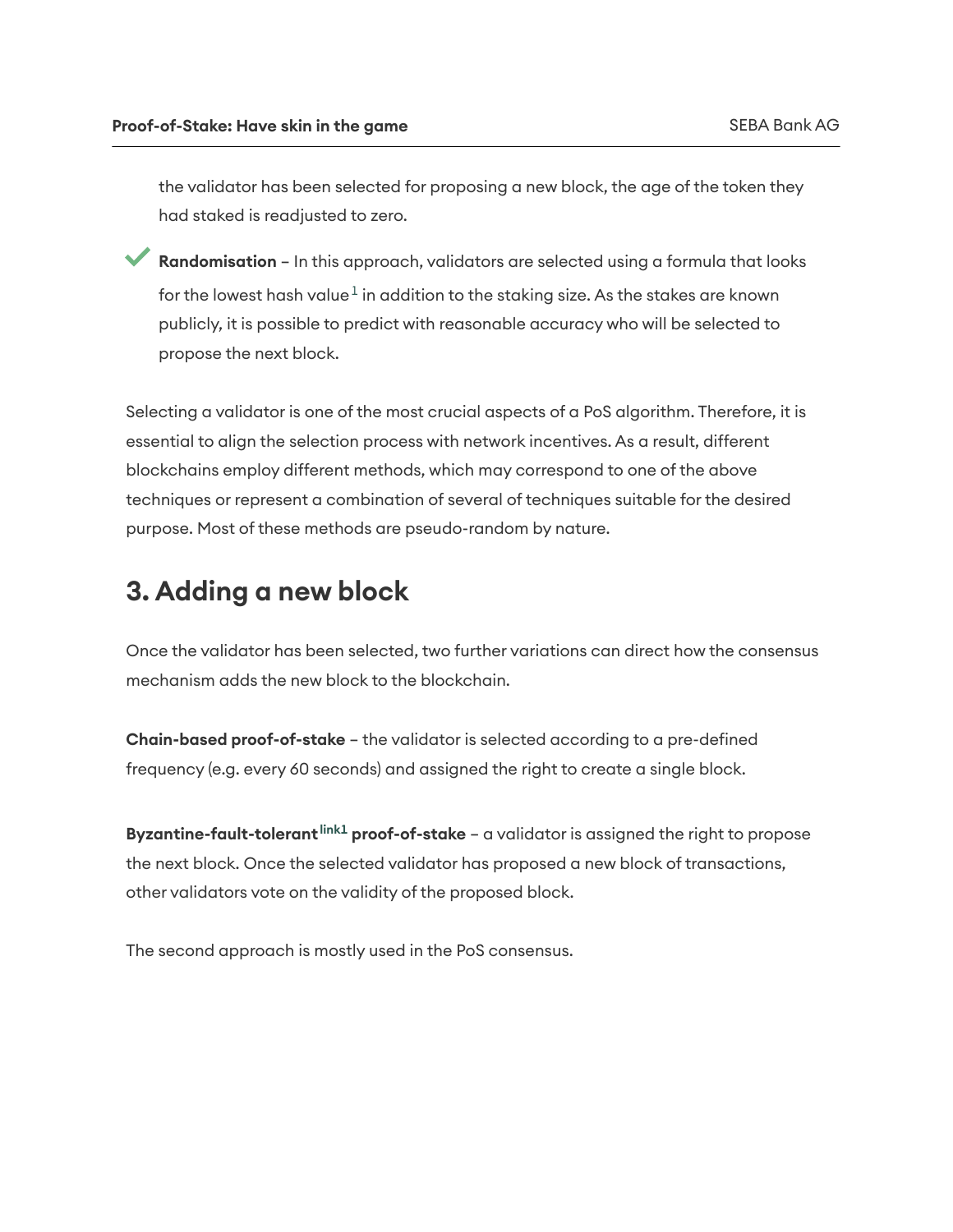## 4. Receiving block rewards

Once the block has been added to the blockchain, the selected validator receives their block reward. These block rewards can be transaction fees, new tokens or both. However, rewarding stakers with new coins results in an initial distribution problem.

To understand the initial distribution problem, imagine that a validator acquired 10% of their tokens when the system was launched by paying USD 1,000. Once the network has gained popularity, the old validator would be in an advantageous position compared to a new validator who invests USD 1,000 to gain only 0.01% of the network tokens. To overcome this, PoS networks tend to either pre-mine all their tokens or use a PoS and PoW hybrid consensus where PoW is used for creating new tokens and PoS is used for validating transactions.

#### Advantages and disadvantages of PoS

#### Advantages

- Energy-efficient One of the most significant benefits of PoS over PoW is its energy efficiency. A proof-of-stake consensus is designed in a manner which does not require any significant hardware or electricity investments. Consequently, the energy efficiency of PoS drastically increases in relation to PoW, making it environmentally friendly.
- Scalability Higher transaction throughput affects the scalability of a network. In a PoS/DPoS network, the transaction throughput is generally observed to be much higher on average than in a PoW network. This is achieved by reducing the block time, as the network quickly reaches a consensus by limiting the number of validators on the network.

#### Disadvantages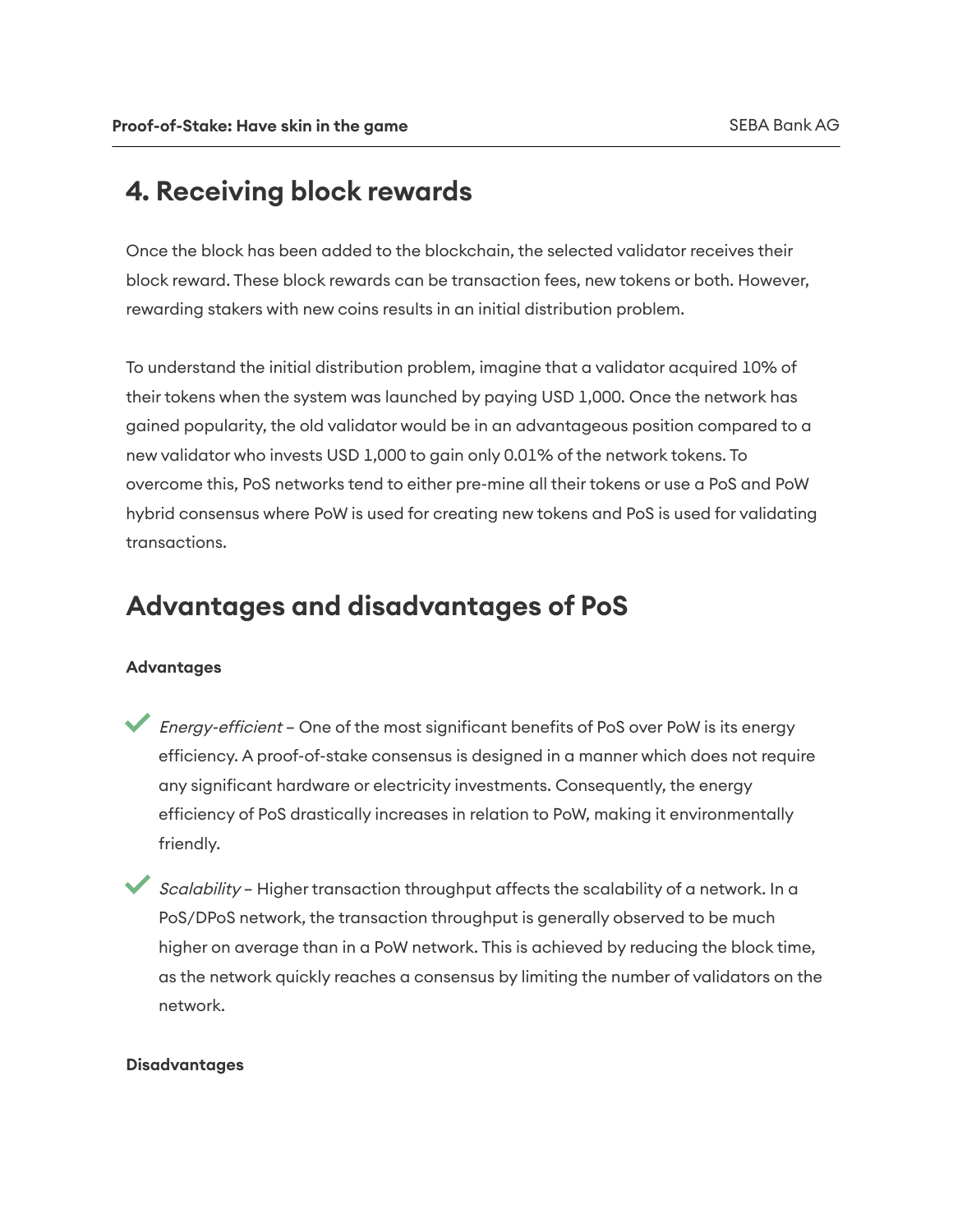Speed at the cost of security and decentralisation – As we mentioned earlier, all blockchains operate within the trilemma. PoS results in increased throughput at the cost of either decentralisation and/or security. The reasons for this are beyond the scope of this document.

Nothing at stake – The nothing at stake problem is one of the most critical issues that exists in the PoS ecosystem. It occurs when the PoS blockchain splits into two different chains (deliberate or accidental). In this case, the PoS validators are incentivised to stake coins on both chains.

In a PoW consensus, the probability that a miner will mine the next block depends on the amount of mining power. If the miner intends to mine on both chains, they will have to split their mining power between two chains. Splitting the mining power will reduce the miner's likelihood of mining the next block by 50% (assuming the mining power is equally distributed between both chains), whilst the electricity cost remains the same. This incentivises the miners to stay on one of the chains and not to mine both chains (Exhibit 2).



Exhibit 2: Miner incentive in a PoW-based blockchain split

Source: SEBA Research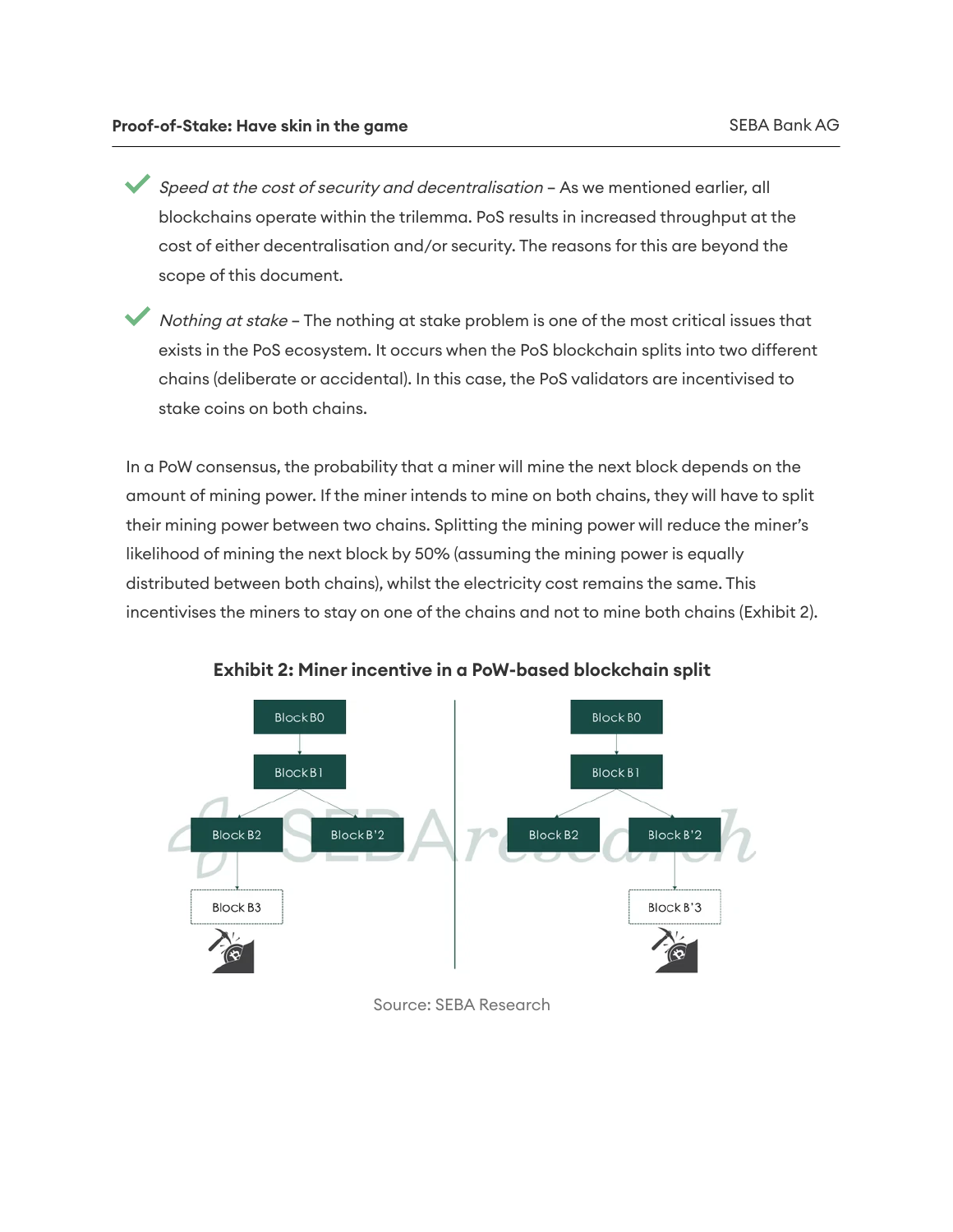However, in a PoS-based ecosystem, there is no significant external cost associated with staking for the validators. Also, as both Block B2 and Block B'2 have the same previous block (Block B1), the account balances for all the validators are the same. Hence, the probability that a validator will mine the next block on both chains remains the same. This is because their staked coin balances are duplicated on both chains. This incentivises the validators to stake their tokens on both chains to optimise their profitability. This can also lead to many network problems like double-spending (Exhibit 3).

**Block BO Block B1** Block B'2 Block B<sub>2</sub> Block B3 Block B'3

Exhibit 3: Validator incentive in a PoS-based blockchain split

#### **Conclusion**

Staking is an exciting approach towards creating a secure and cost-efficient consensus mechanism. Currently, some of the top tokens by market capitalisation such as EOS, Tron and NEO rely on PoS as their consensus mechanism. Furthermore, Ethereum's plan to migrate from PoW to PoS is a sign of the increasing popularity of proof-of-stake within the blockchain ecosystem.

Source: SEBA Research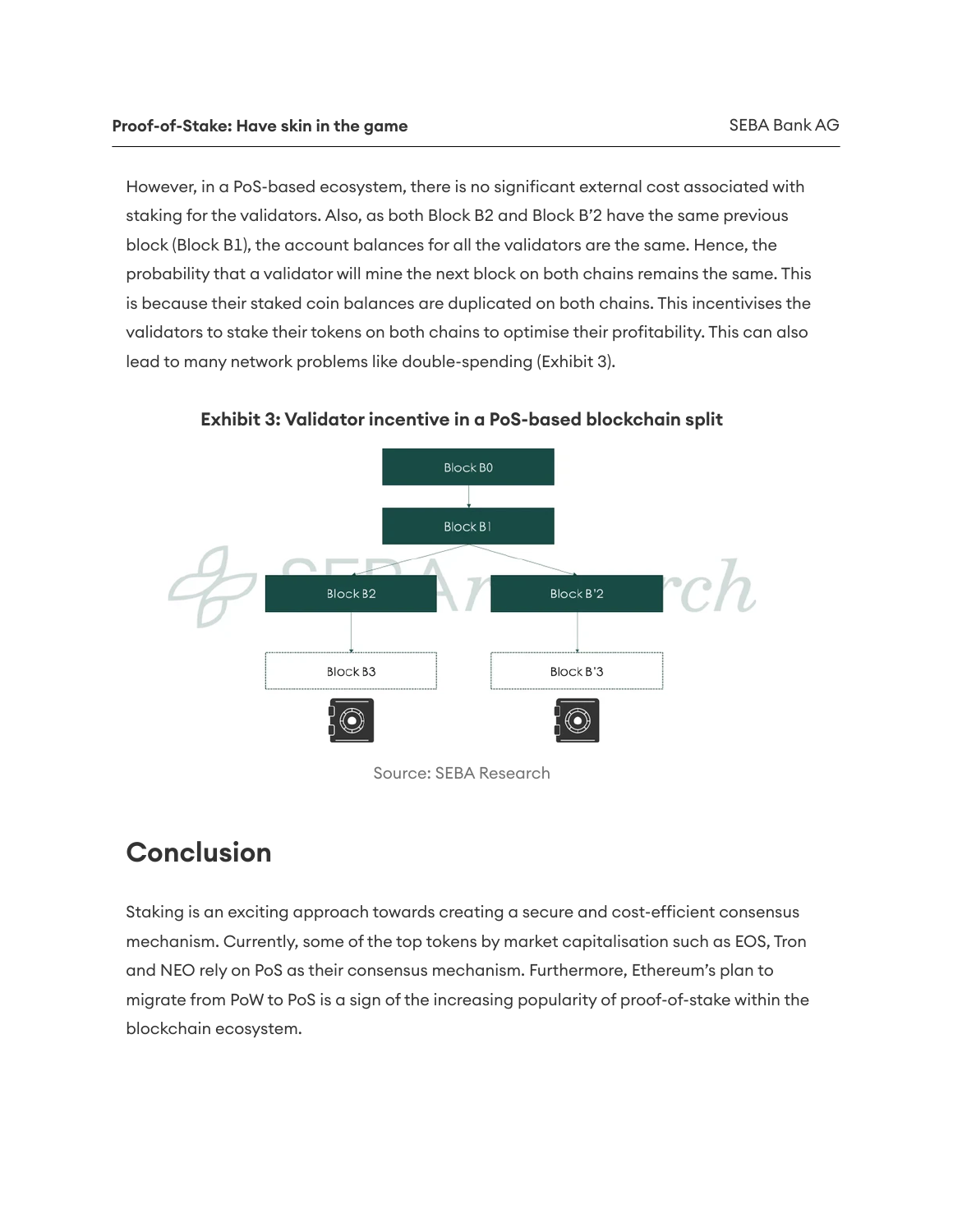However, it is not a foolproof method and comes with trade-offs in terms of security and decentralisation in its current form. Existing implementations of PoS are a long way behind prominent PoW networks in terms of network security and decentralisation. Blockchain companies and communities are actively working on developing new mechanisms within the staking ecosystem to minimise these trade-offs. Going forward, we might see a matured version of the PoS mechanism that could help build a more efficient network.

 $^1$  In order to win the right to forge (generate) a block, all active accounts compete by attempting to generate a hash value that is lower than a given base target value. This base target value varies from block to block and is derived from the previous blocks base target value multiplied by the amount of time that was required to generate that block. (https://web.archive.org/web/20150203012031/http://wiki.nxtcrypto.org/wiki/Whitepaper:Nxt#Base\_Target\_Value)

#### Authors

Yves Longchamp Head of Research SEBA Bank AG

Ujjwal Mehra Research Analyst B&B Analytics Private Limited

#### Saurabh Deshpande

Research Analyst B&B Analytics Private Limited

research@seba.swiss

## Disclaimer

This document has been prepared by SEBA Bank AG ("SEBA") in Switzerland. SEBA is a Swiss bank and securities dealer with its head office and legal domicile in Switzerland. It is authorized and regulated by the Swiss Financial Market Supervisory Authority (FINMA). This document is published solely for information purposes; it is not an advertisement nor is it a solicitation or an offer to buy or sell any financial investment or to participate in any particular investment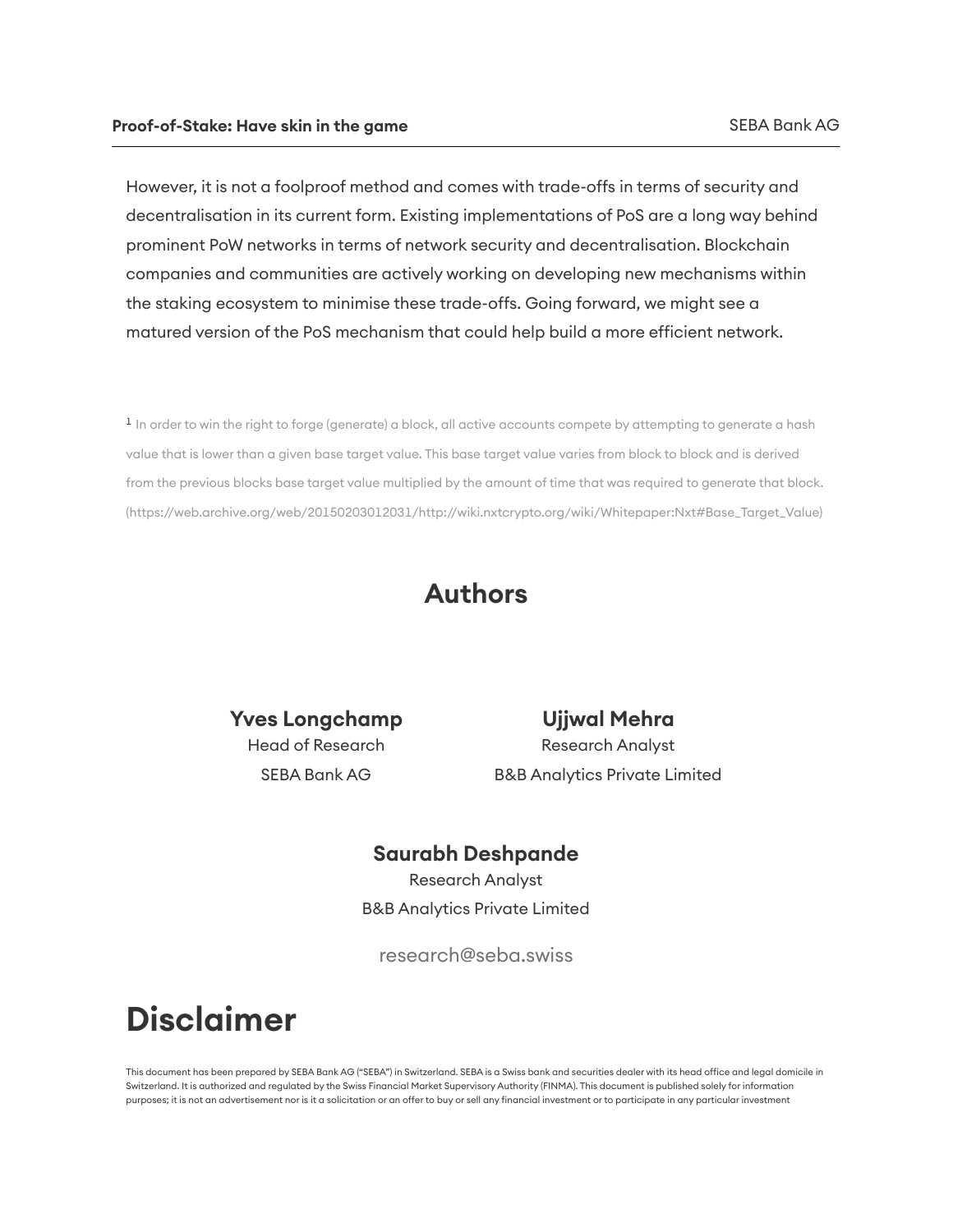strategy. This document is for distribution only under such circumstances as may be permitted by applicable law. It is not directed to, or intended for distribution to or use by, any person or entity who is a citizen or resident of or located in any locality, state, country or other jurisdiction where such distribution, publication, availability or use would be contrary to law or regulation or would subject SEBA to any registration or licensing requirement within such jurisdiction.

No representation or warranty, either express or implied, is provided in relation to the accuracy, completeness or reliability of the information contained in this document, except with respect to information concerning SEBA. The information is not intended to be a complete statement or summary of the financial investments, markets or developments referred to in the document. SEBA does not undertake to update or keep current the information. Any statements contained in this document aributed to a third party represent SEBA's interpretation of the data, information and/or opinions provided by that third party either publicly or through a subscription service, and such use and interpretation have not been reviewed by the third party.

Any prices stated in this document are for information purposes only and do not represent valuations for individual investments. There is no representation that any transaction can or could have been effected at those prices, and any prices do not necessarily reflect SEBA's internal books and records or theoretical model-based valuations and may be based on certain assumptions. Different assumptions by SEBA or any other source may yield substantially different results.

Nothing in this document constitutes a representation that any investment strategy or investment is suitable or appropriate to an investor's individual circumstances or otherwise constitutes a personal recommendation. Investments involve risks, and investors should exercise prudence and their own judgment in making their investment decisions. Financial investments described in the document may not be eligible for sale in all jurisdictions or to certain categories of investors. Certain services and products are subject to legal restrictions and cannot be offered on an unrestricted basis to certain investors. Recipients are therefore asked to consult the restrictions relating to investments, products or services for further information. Furthermore, recipients may consult their legal/tax advisors should they require any clarifications. SEBA and any of its directors or employees may be entitled at any time to hold long or short positions in investments, carry out transactions involving relevant investments in the capacity of principal or agent, or provide any other services or have officers, who serve as directors, either to/for the issuer, the investment itself or to/for any company commercially or financially affiliated to such investment.

At any time, investment decisions (including whether to buy, sell or hold investments) made by SEBA and its employees may differ from or be contrary to the opinions expressed in SEBA research publications.

Some investments may not be readily realizable since the market is illiquid and therefore valuing the investment and identifying the risk to which you are exposed may be difficult to quantify. Investing in digital assets including cryptocurrencies as well as in futures and options is not suitable for every investor as there is a substantial risk of loss, and losses in excess of an initial investment may under certain circumstances occur. The value of any investment or income may go down as well as up, and investors may not get back the full amount invested. Past performance of an investment is no guarantee for its future performance. Additional information will be made available upon request. Some investments may be subject to sudden and large falls in value and on realization you may receive back less than you invested or may be required to pay more. Changes in foreign exchange rates may have an adverse effect on the price, value or income of an investment. Tax treatment depends on the individual circumstances and may be subject to change in the future.

SEBA does not provide legal or tax advice and makes no representations as to the tax treatment of assets or the investment returns thereon both in general or with reference to specific investor's circumstances and needs. We are of necessity unable to take into account the particular investment objectives, financial situation and needs of individual investors and we would recommend that you take financial and/or tax advice as to the implications (including tax) prior to investing. Neither SEBA nor any of its directors, employees or agents accepts any liability for any loss (including investment loss) or damage arising out of the use of all or any of the Information provided in the document.

This document may not be reproduced or copies circulated without prior authority of SEBA. Unless otherwise agreed in writing SEBA expressly prohibits the distribution and transfer of this document to third parties for any reason. SEBA accepts no liability whatsoever for any claims or lawsuits from any third parties arising from the use or distribution of this document.

Research will initiate, update and cease coverage solely at the discretion of SEBA. The information contained in this document is based on numerous assumptions. Different assumptions could result in materially different results. SEBA may use research input provided by analysts employed by its affiliate B&B Analytics Private Limited, Mumbai. The analyst(s) responsible for the preparation of this document may interact with trading desk personnel, sales personnel and other parties for the purpose of gathering, applying and interpreting market information The compensation of the analyst who prepared this document is determined exclusively by SEBA.

Austria: SEBA is not licensed to conduct banking and financial activities in Austria nor is SEBA supervised by the Austrian Financial Market Authority (Finanzmarktaufsicht), to which this document has not been submitted for approval. France: SEBA is not licensed to conduct banking and financial activities in France nor is SEBA supervised by French banking and financial authorities. Italy: SEBA is not licensed to conduct banking and financial activities in Italy nor is SEBA supervised by the Bank of Italy (Banca d'Italia) and the Italian Financial Markets Supervisory Authority (CONSOB - Commissione Nazionale per le Società e la Borsa), to which this document has not been submitted for approval. Germany: SEBA is not licensed to conduct banking and financial activities in Germany nor is SEBA supervised by the German Federal Financial Services Supervisory Authority (Bundesanstalt für Finanzdienstleistungsaufsicht), to which this document has not been submitted for approval. Hong-Kong: SEBA is not licensed to conduct banking and financial activities in Hong-Kong nor is SEBA